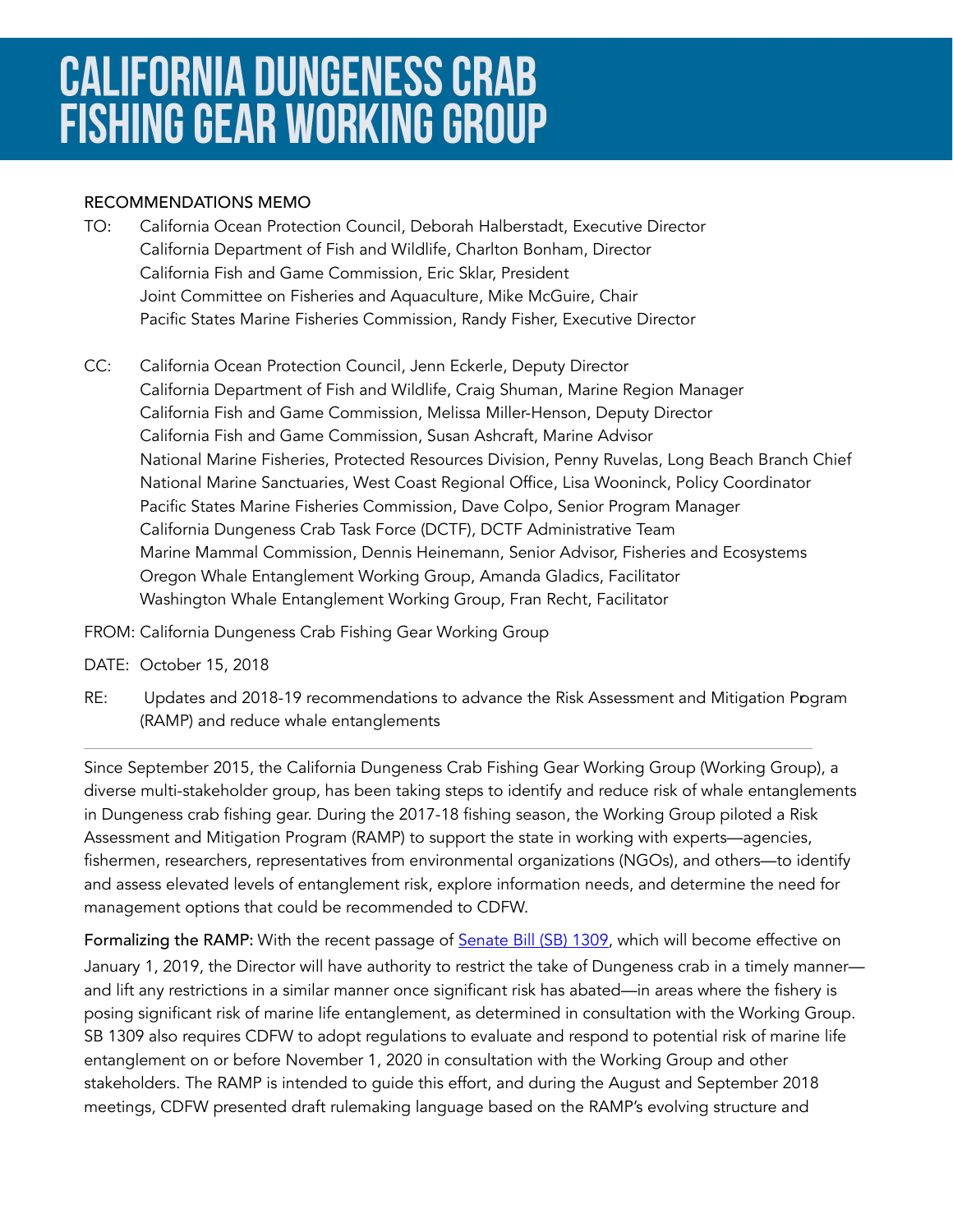function to the Working Group for review and feedback. CDFW will continue to develop the RAMP rulemaking package for public review in advance of November 1, 2020.

2017-2018 RAMP Pilot: Since the last recommendations memo in January 2018, the Working Group met on April 23-24, 2018, August 1-2, 2018, and September 25-26, 2018 to consider lessons learned from the 2017-18 RAMP pilot. Based on this learning, an updated 2018-19 RAMP has been developed to include:

- The Working Group evaluated and fine-tuned the risk factors (rate of entanglements, forage/ocean conditions, whale concentrations, and fishing dynamics) based on lessons learned. These updates include convening the Working Group more frequently to evaluate risk particularly in the spring months, including new guiding questions for most risk factors to more readily assess risk, and specific recommendations requesting funding to strengthen the RAMP data inputs (see recommendations below).
- ● In addition to humpback whales, the 2018-19 RAMP will be expanded to consider blue whales and has developed relevant draft criteria and guiding questions to pilot during the upcoming season. The Working Group requested to receive information about other marine species, including fin whales, gray whales, and leatherback sea turtles, starting in late 2018 to gain a better understanding of how these marine species will be considered within future iterations of the RAMP.
- The RAMP will utilize and consider both systematically and opportunistically collected data related to fishing dynamics and the distribution and concentrations of other humpback, blue whales, and other marine life to help inform the RAMP's development and implementation. These data may come from aerial surveys, vessel surveys, data loggers, crowd-sourced information, and other means.
- Recognizing the experience that the Working Group has gained on the issue of whale entanglements in California, the agencies (CDFW, National Marine Fisheries Service (NMFS), Ocean Protection Council (OPC) and the United States Coast Guard) may convene the Working Group to consider circumstances of increased rate of entanglements in California waters in fishing gear other than California Dungeness crab.

Surface Gear Rulemaking: During its April 2018 meeting, the Working Group provided input on CDFW's draft rulemaking package that would restrict the amount of surface gear used at different depths. This rulemaking is based on the voluntary Best Practices Guides that have been in place during the 2016-17 and 2017-18 fishing seasons. It is anticipated this rule will be in place for the 2018-19 fishing season. For additional information, visit [https://www.wildlife.ca.gov/Notices/Regulations/Crabbing-Gear.](https://www.wildlife.ca.gov/Notices/Regulations/Crabbing-Gear) The Working Group is currently updating the 2018-19 Best Practices Guide to reflect the new surface gear regulations, once approved.

## RECOMMENDATIONS

The following recommendations were identified by the Working Group over the course of three meetings in 2018. This information is intended to help inform decision makers and those interested in this issue, including other fixed gear fisheries.

Recommendation #1. Request to the OPC to Direct General Funds for RAMP Operations and Support, Including Data Gathering, Gear Innovation, and Evaluation. The Working Group appreciates the dedicated efforts that the state, the Legislature, and its partners have taken to secure long-term funding to support the RAMP. With the recent designation of \$5.5M from the General Fund to reduce the risk of entanglement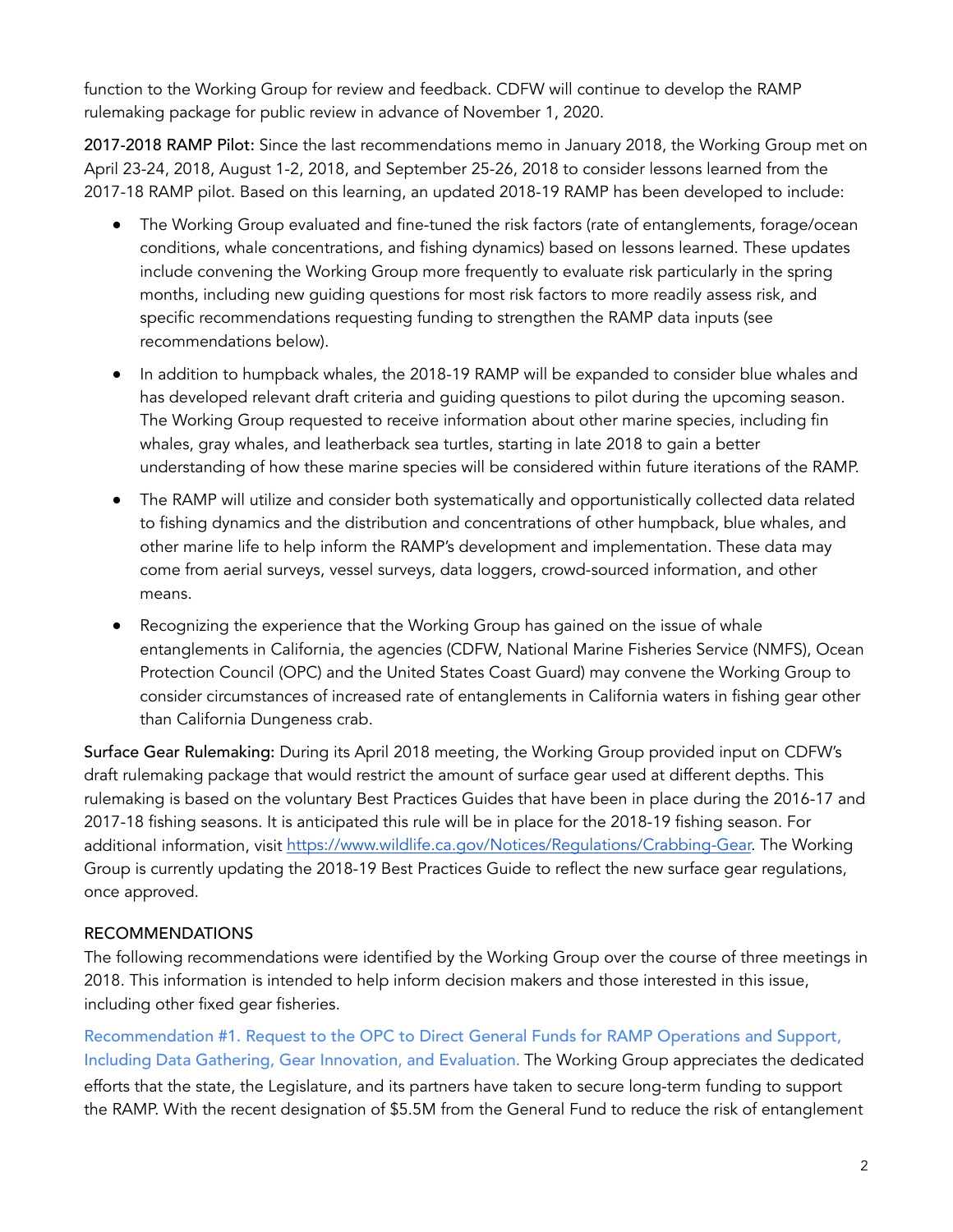of marine life in fixed fishing gear, the Working Group recommends the following be considered by the OPC as priorities for the allocation of this available funding:

- RAMP Operating Funds The Working Group recommends the OPC allocates a portion of the General Fund allocation to fully support RAMP coordination and operations, including the consideration of stipends for Working Group participants.
- ● *Solar Logger Pilot Project* A solar logger pilot project was implemented during the 2017-18 fishing season to test the tool's ability to inform the overlap of fishing gear and whale distribution. The Working Group recommends expanding the solar logger pilot beyond the existing 12 commercial vessels to include up to 40 commercial volunteers (3-4 per port/port complex) from Port San Luis/ Avila to Crescent City. This could include boats that may be involved in pre-season domoic acid and quality testing, and dually permitted vessels in Oregon and Washington. The Working Group also supports the expansion of this pilot project to involve up to 20 whale watch boats and/or Commercial Fishing Passenger Vessels (CPFVs) from Port San Luis/Avila to Crescent City. This project is anticipated to provide valuable information for both the whale concentrations and fishing dynamics risk factors, including further learning about the relationship and overlap of whale distribution and fishing activities. Additionally, this project will help inform the best way forward to scale the use of data loggers for fishing and whale watch vessels to inform a comprehensive view of fishing and whale dynamics. The Working Group also recommends CDFW, Pacific States Marine Fisheries Commission (PSMFC), and other experts collaborate to evaluate solar logger data from commercial fishing vessels and whale watching operations and attempt to assess and map the overlap of fishing and whale distributions.
- ● *Synthesis of Available Whale Data* The Working Group recommends the Whales Project Team and/ or other experts synthesize available whale watch data (e.g., Monterey Bay Whale Watch) and compare this information with other whale sightings datasets (e.g., systematic vessel and aerial surveys) to evaluate the utility of whale watch data (local and regional) in informing the RAMP. This project will also assess the relationship between various whales, fishing, and forage data sets from recent years and improve integration and interpretation of whale watching observations and other sightings data in the RAMP and inform prioritizing these survey methods in the future, including resource allocation decisions. This project will inform the evaluation of the whale/forage model, which is currently in development.
- ● *Automation of Forage/Ocean Conditions Data* The Working Group sees great value in Dr. Jarrod Santora's work tracking forage/ocean conditions to understand predicted and current whale distribution patterns. The Working Group recommends Dr. Jarrod Santora develop a process to automate the forage/ocean data analysis and sharing capabilities, in combination with integrating his expert opinion and interpretation of the analyses. The project will further define and quantify the objective criteria to guide the RAMP, expedite the process to analyze and share available data, and increase transparency within the fleet regarding how the evaluation of this risk factor is conducted.
- Additional RAMP Information Gathering Efforts The Working Group recommends maintaining the flexibility to conduct both planned and responsive data gathering efforts, including, but not limited to, aerial and vessel surveys, to inform the RAMP factors in response to elevated entanglement risk.
- ● *Gear Innovations Research & Development Projects*  The Working Group recommends the OPC allocate a portion of the General Funds to support shovel-ready gear innovations projects to test during Spring 2019, based on established criteria that will be developed by the Working Group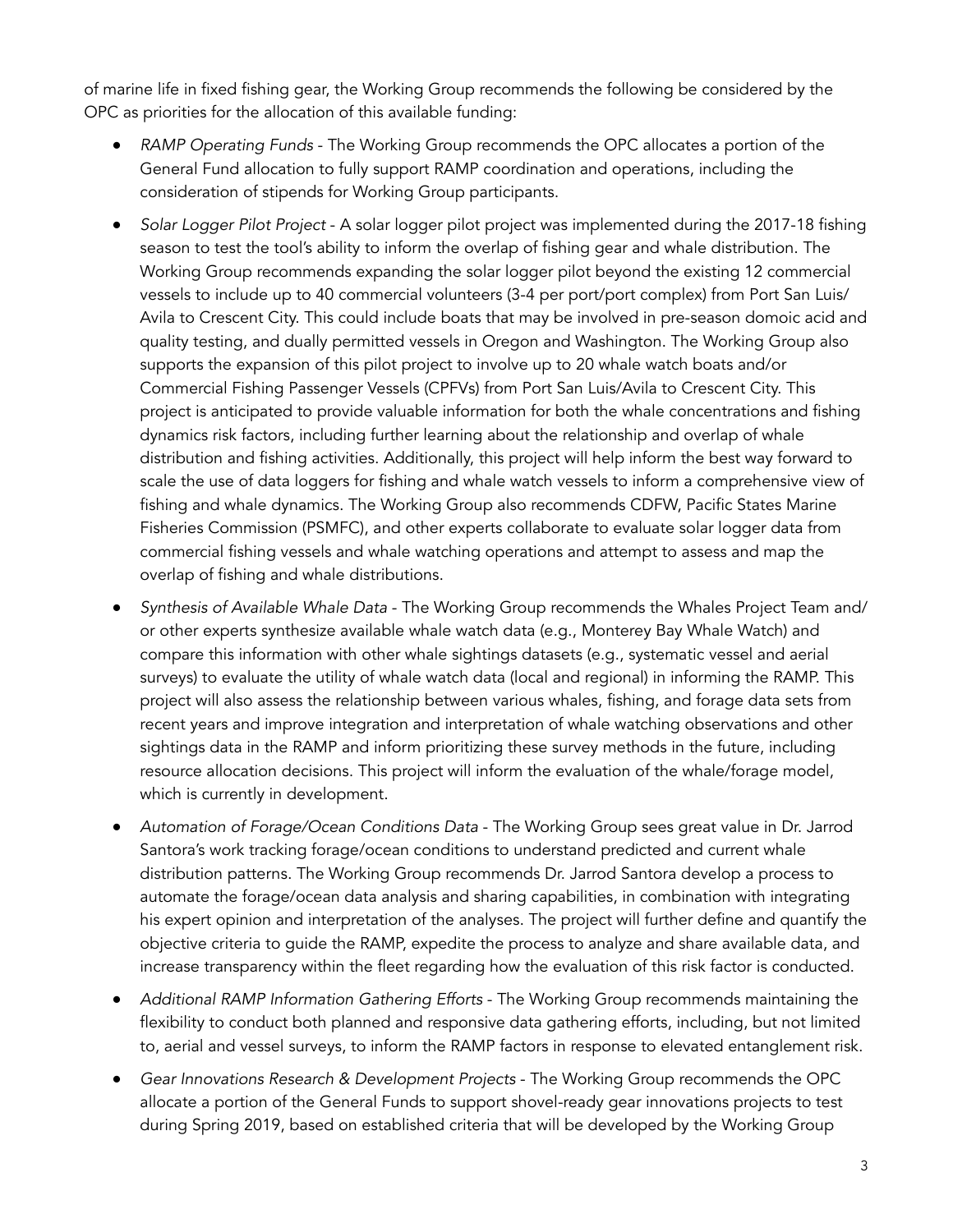and/or CDFW (see Recommendation #3). The Working Group also recommends the OPC consider funding the development of a process to assist the state in forwarding research and development projects in the longer term (see Recommendation #3).

The Working Group would like to be informed and, as appropriate, involved in the design of the above recommended projects.

Recommendation #2. Improve Risk Assessment Factor Criteria for Blue Whales and Take an Opportunistic Approach to Data Gathering for Other Marine Life: The Working Group recommends the Whales Project Team continue to refine and inform the draft objective criteria and guiding questions developed for blue whales for the Working Group's review and consideration throughout the 2018-19 season. The Working Group also recommends gathering relevant information about other marine life (e.g., gray whales, fin whales, leatherback turtles, etc.) for consideration in the RAMP. Where possible, the Working Group requests that agencies and other experts provide this additional information to help inform the RAMP's development. The Working Group will continue to consider and be responsive to other marine species during the 2018-19 RAMP.

Recommendation #3. Establish a Transparent and Clear Process to Assist the State in Prioritizing Research and Development Projects: The Working Group recommends establishing a transparent and clear process to assist the state in identifying, assessing, and prioritizing proposed research and development projects to help further inform the RAMP, and specifically gear innovations that could be included in the management measures toolbox (MMT) of the RAMP [\(here\)](http://www.opc.ca.gov/webmaster/_media_library/2018/08/RAMP_DraftMMT_Public-Consideration_August2018.pdf). As a first step, the Working Group recommends convening a workshop in 2019 to review, discuss, and evaluate the merits of new and existing proposals and develop a longer-term strategy for implementing a research and development program. Based on the success of PSMFC in convening past similar workshops, the Working Group recommends the OPC work with PSMFC to convene California, Oregon, Washington, East Coast, and international fishermen, innovators, and others to consider innovative ideas. While needing additional discussion, the Working Group recommends the OPC, PSMFC, and CDFW develop a request for proposals (RFP) process that would identify criteria to help with prioritizing projects (e.g., innovation must be economical, enforceable, safe, reliable, fishable, reduce entanglement frequency, functioning prototype, etc.).

Recommendation #4. CDFW to Prioritize Engaging with Other Fixed-Gear Fisheries: With the passage of SB 1309, the Working Group recommends CDFW work with other fixed gear fisheries (both commercial and recreational) to address the complex issue of wildlife entanglements. The Working Group recommends that CDFW, fishermen, and others consider the tools developed by the Working Group has developed to date, including best fishing practices concepts, surface gear rulemaking concepts, gear marking ideas (e.g., double-sided tags, rope markings, buoy markings, etc.), and RAMP concepts to help other fisheries develop tools that are specific to their fishing practices. The Working Group welcomes the opportunity to share its work on this issue with other fisheries per CDFW's needs as these communications take place. Additionally, the Working Group recommends the report from the August 29-30, 2018 Forensic Review Workshop, which included a robust discussion about gear marking, be made available to other fixed gear fisheries for consideration.

Recommendation #5. CDFW Presentation to the Fish and Game Commission (FGC) and/or Marine Resources Committee (MRC): The Working Group recommends that CDFW present information about the RAMP to the FGC and/or MRC during the 2018-19 season. The Working Group also recommends CDFW initiate discussions with the FGC and/or MRC about reducing entanglement risk in the recreational Dungeness crab fishery and other fixed gear fisheries.